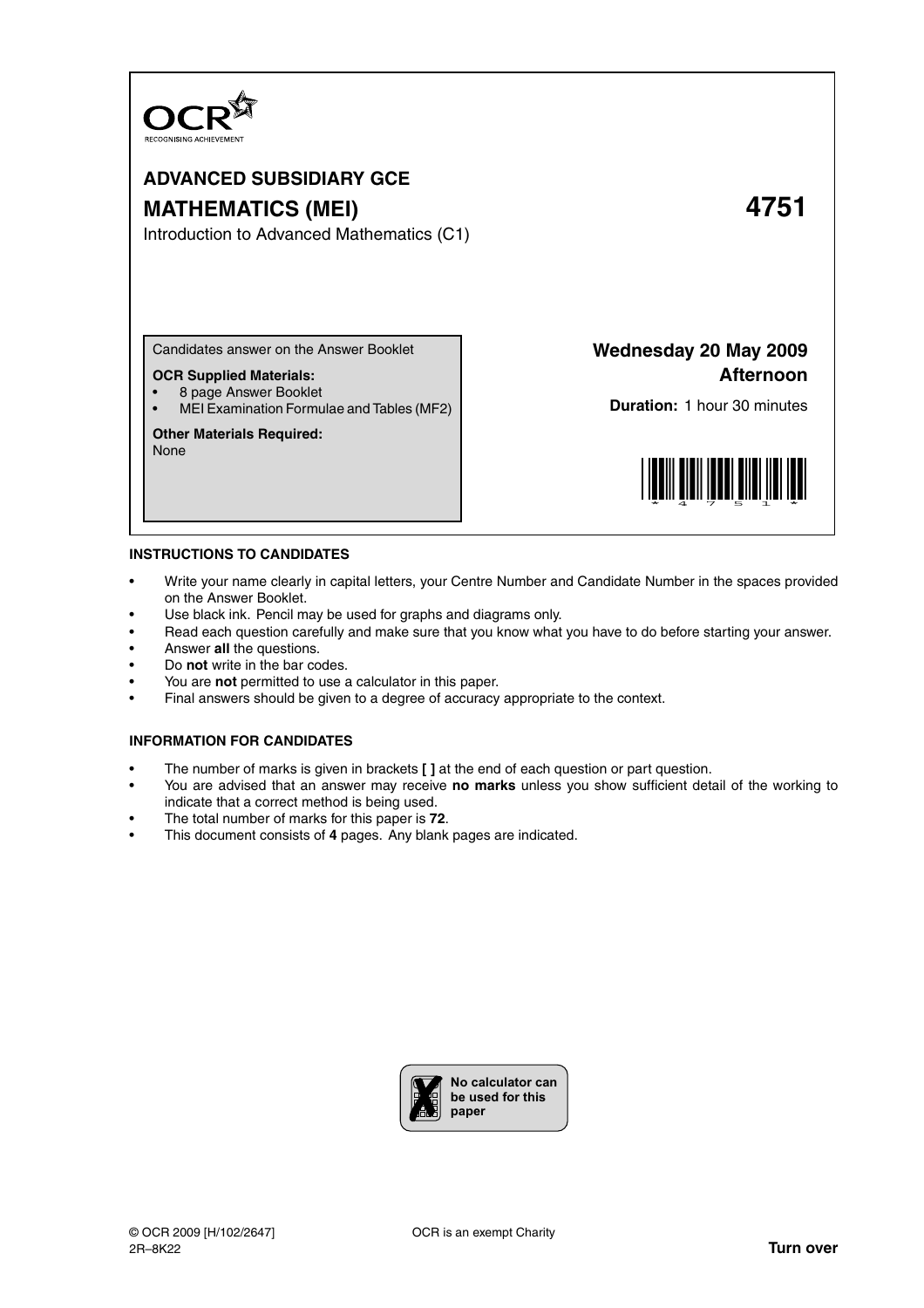## **Section A** (36 marks)

- **1** A line has gradient −4 and passes through the point (2, 6). Find the coordinates of its points of intersection with the axes.
- **2** Make *a* the subject of the formula  $s = ut + \frac{1}{2}$  $rac{1}{2}at^2$ . **[3]**
- **3** When  $x^3 kx + 4$  is divided by  $x 3$ , the remainder is 1. Use the remainder theorem to find the value of  $k$ . **[3]**
- **4** Solve the inequality  $x(x-6) > 0$ . [2]
- **5** (i) Calculate  ${}^5C_3$ . . **[2]**
	- (ii) Find the coefficient of  $x^3$  in the expansion of  $(1 + 2x)^5$ . **[2]**
- **6** Prove that, when *n* is an integer,  $n^3 n$  is always even. **[3]**
- **7** Find the value of each of the following.
	- (i)  $5^2 \times 5^{-2}$ **[2]**
	- $(ii)$  100<sup> $\frac{3}{2}$ </sup> **[1]**

8 (i) Simplify 
$$
\frac{\sqrt{48}}{2\sqrt{27}}
$$
. [2]

- **(ii)** Expand and simplify  $(5 3\sqrt{2})^2$ . **[3]**
- **9** (i) Express  $x^2 + 6x + 5$  in the form  $(x + a)$  $2 + b$ . **[3]** 
	- (ii) Write down the coordinates of the minimum point on the graph of  $y = x^2 + 6x + 5$ . [2]
- 10 Find the real roots of the equation  $x^4 5x^2 36 = 0$  by considering it as a quadratic equation in  $x^2$ . **[4]**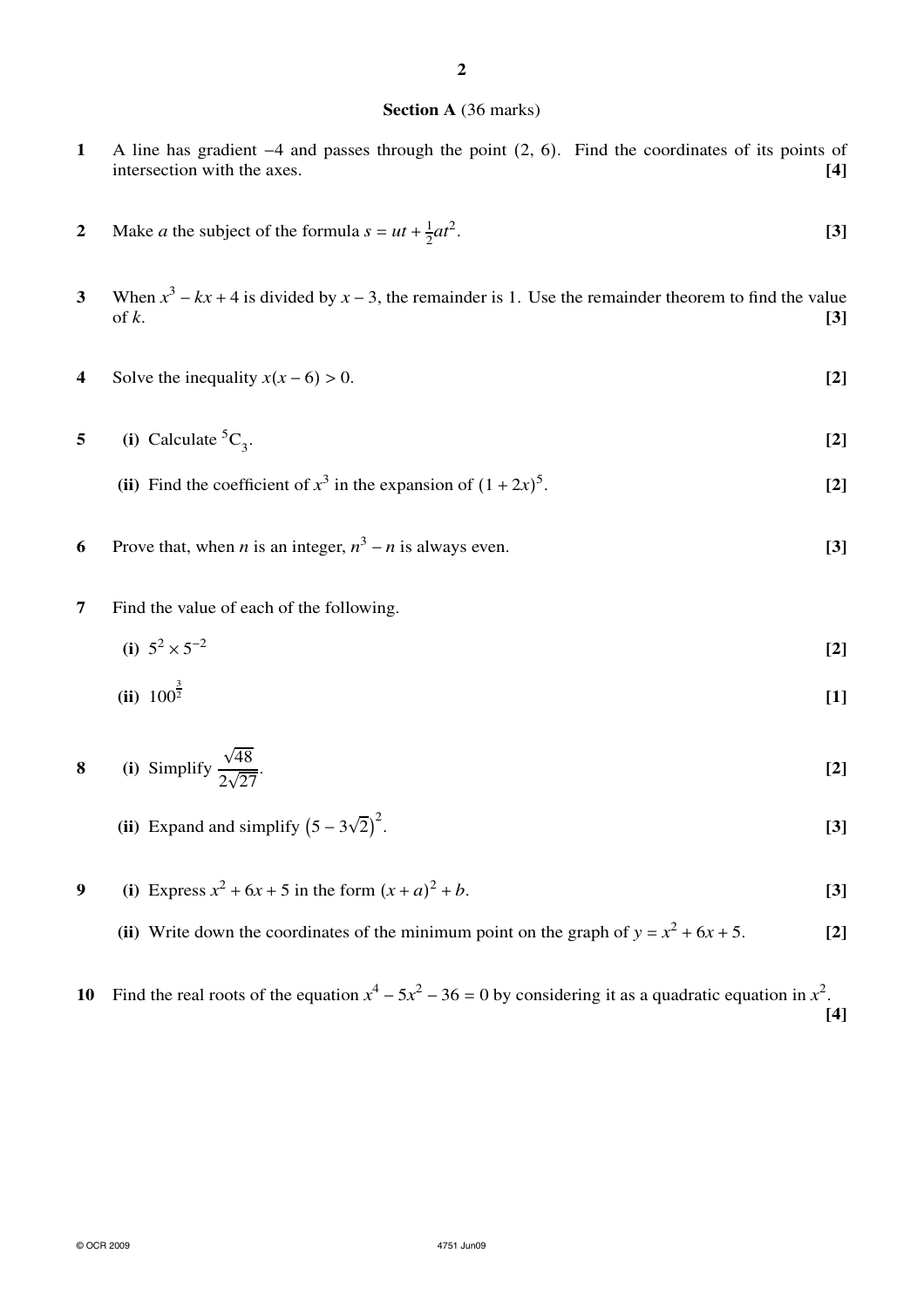# **Section B** (36 marks)



Fig. 11 shows the line joining the points A  $(0, 3)$  and B  $(6, 1)$ .

| (i) Find the equation of the line perpendicular to AB that passes through the origin, O.      | [2] |
|-----------------------------------------------------------------------------------------------|-----|
| (ii) Find the coordinates of the point where this perpendicular meets AB.                     | [4] |
| (iii) Show that the perpendicular distance of AB from the origin is $\frac{9\sqrt{10}}{10}$ . | [2] |

- (iv) Find the length of AB, expressing your answer in the form  $a\sqrt{a}$ 10. **[2]**
- **(v)** Find the area of triangle OAB. **[2]**

12 (i) You are given that 
$$
f(x) = (x + 1)(x - 2)(x - 4)
$$
.

- (*A*) Show that  $f(x) = x^3 5x^2 + 2x + 8$ . **[2]**
- (*B*) Sketch the graph of  $y = f(x)$ . [3]
- (*C*) The graph of  $y = f(x)$  is translated by  $\begin{pmatrix} 3 \\ 0 \end{pmatrix}$  $\begin{array}{c} 0 \\ 0 \end{array}$

State an equation for the resulting graph. You need not simplify your answer.

Find the coordinates of the point at which the resulting graph crosses the *y*-axis. **[3]**

- (ii) Show that 3 is a root of  $x^3 5x^2 + 2x + 8 = -4$ . Hence solve this equation completely, giving the other roots in surd form. **[5]**
- **13** A circle has equation  $(x-5)^2 + (y-2)^2 = 20$ .

| (i) State the coordinates of the centre and the radius of this circle. | $[2]$ |
|------------------------------------------------------------------------|-------|
|------------------------------------------------------------------------|-------|

- **(ii)** State, with a reason, whether or not this circle intersects the *y*-axis. **[2]**
- **(iii)** Find the equation of the line parallel to the line  $y = 2x$  that passes through the centre of the circle. **[2]**
- (iv) Show that the line  $y = 2x + 2$  is a tangent to the circle. State the coordinates of the point of contact. contact. **[5]**

**11**